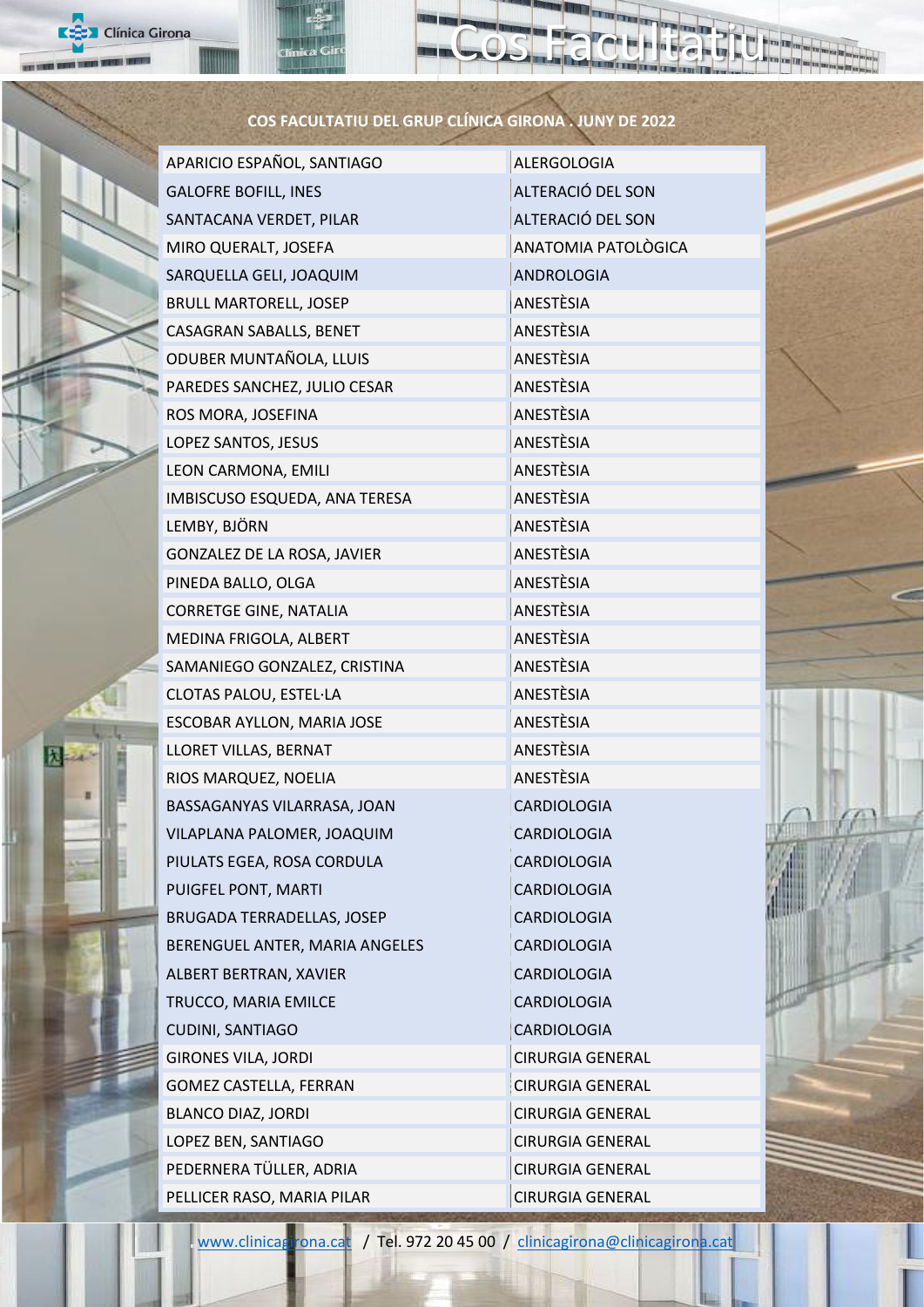



PIEDRAFITA SERRA, ENCARNA CIRURGIA GENERAL PLANELLAS GELIS, XAVIER CIRURGIA GENERAL PLANELLAS GINE, PERE CIRURGIA GENERAL PUIG COSTA, MANEL CIRURGIA GENERAL FARRES COLL, RAMON CIRURGIA GENERAL TORRAMADE RIBAS, JAUME CHANGE CIRURGIA GENERAL TUCA RODRIGUEZ, FRANCESC CIRURGIA GENERAL ALBIOL QUER, MARIA TERESA CIRURGIA GENERAL GOMEZ ROMEU, NURIA CIRURGIA GENERAL PUJADAS DE PALOL, MARCEL CIRURGIA GENERAL RODRIGUEZ HERMOSA, JOSE IGNACIO CIRURGIA GENERAL CODONY BASSOLS, CLARA CIRURGIA GENERAL ROS MIQUEL, MONTSERRAT CIRURGIA INFANTIL PERICH SERRA, ELOI CHANGIA INFANTIL GONZALEZ LAGUNAS, FRANCISCO JAVIER CIRURGIA MAXIL·LO FACIAL RODADO ALONSO, CARLES CIRURGIA MAXIL·LO FACIAL RODRIGUEZ BERART, PAU CIRURGIA MAXIL·LO FACIAL VILA MASANA, IRENE CIRURGIA MAXIL·LO FACIAL CAIMARI FERRAGUT, BARTOMEU CIRURGIA MAXIL·LO FACIAL ESPINOSA FARIÑAS, CARLOS CIRURGIA MAXIL·LO FACIAL HUC GRASA, OSCAR CIRURGIA PLÀSTICA BACHS BAYES, JORDI CIRURGIA PLÀSTICA RIBAS PUNTI, JOSEP Mª CIRURGIA PLÀSTICA VALERO LANAU, DAVID CIRURGIA PLÀSTICA TARRÚS BOZAL, PAU CIRURGIA PLÀSTICA BOSACOMA ROURA, PAU CIRURGIA PLÀSTICA AMADO TOBIA, JOAN BAUTISTA CIRURGIA VASCULAR BOFILL BROSA, RAMON CIRURGIA VASCULAR MUÑOZ CASADEVALL, PERE CIRURGIA VASCULAR ANDRES NAVARRO, OMAR CIRURGIA VASCULAR RODRIGUEZ CABEZA, PATRICIA CIRURGIA VASCULAR PRESAS PORCELL, ANNA CIRURGIA VASCULAR COROMINAS MACIAS, AUGUST CIRURGIA VASCULAR BRILLAS BASTIDA, ALBERT CIRURGIA VASCULAR ROCA FONT, CARME DERMATOLOGIA ACERO FERNANDEZ, DOROTEO DIGESTOLOGIA FIGA FRANCESCH, MONTSERRAT DIGESTOLOGIA GONZALEZ-HUIX LLADO, FERRAN DIGESTOLOGIA LOPEZ OLIU, CARLES DIGESTOLOGIA ALBURQUERQUE MIRANDA, MARCO DIGESTOLOGIA

Cos Facultatiu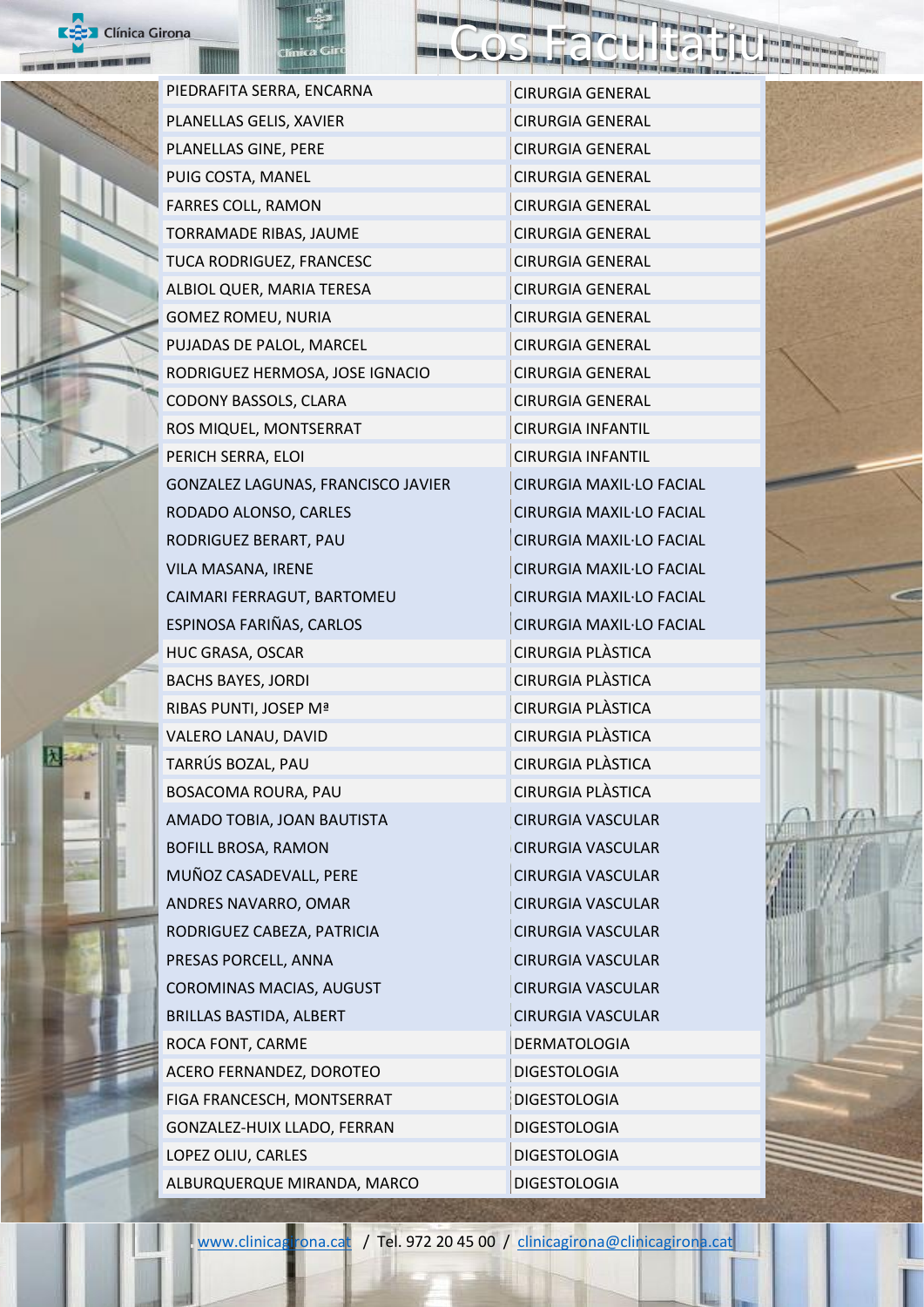



HUGUET NONO, CRISTINA **OFTALMOLOGIA** 

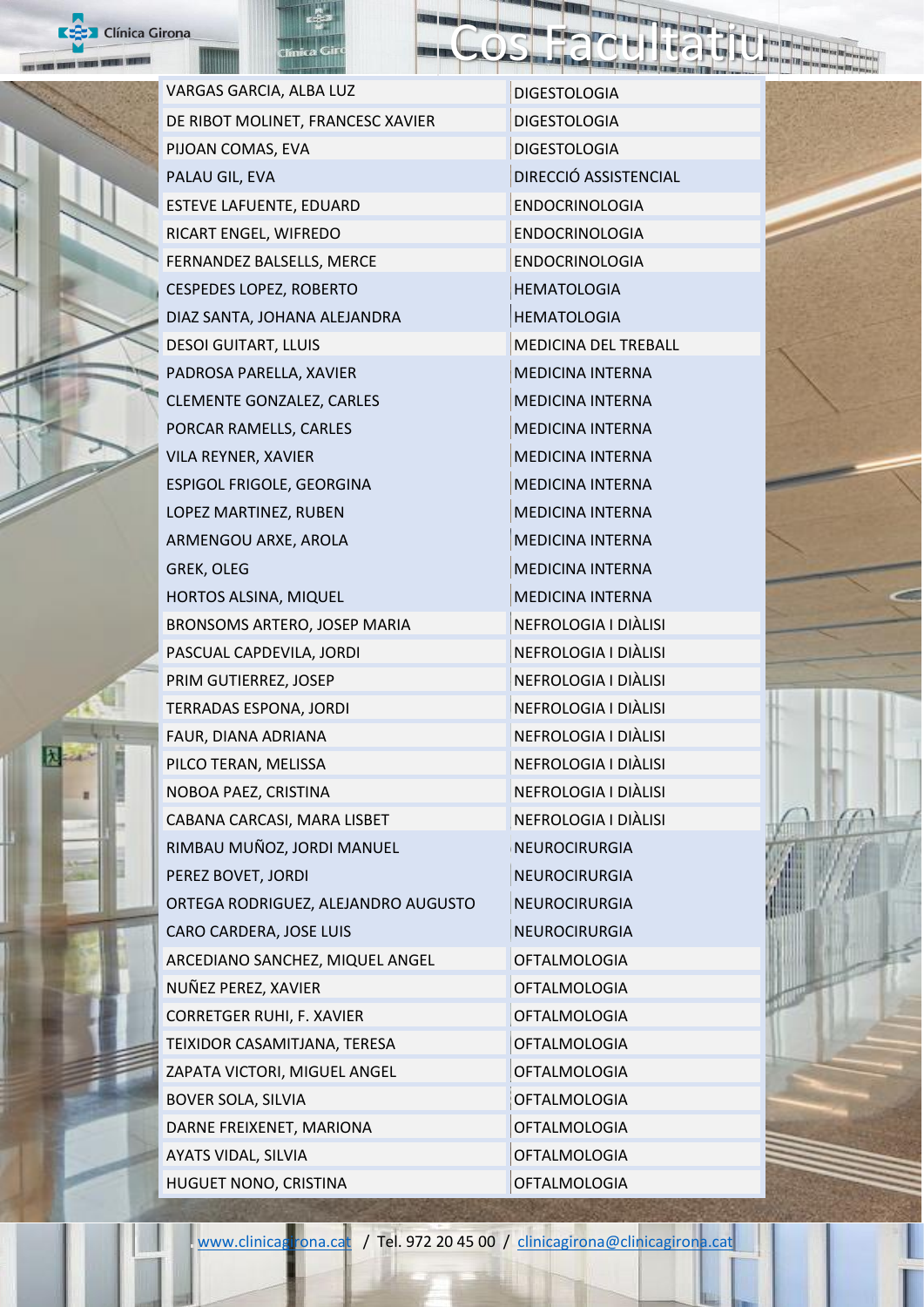

焛

| nica Girona |                                   |                            |  |  |
|-------------|-----------------------------------|----------------------------|--|--|
|             | HAYEK ABOU FOUL, BASHIR           | <b>OFTALMOLOGIA</b>        |  |  |
|             | CARRERO MUÑOZ, ROBERTO CARLOS     | <b>OFTALMOLOGIA</b>        |  |  |
|             | CARAL VANACLOCHA, ISABEL          | <b>OFTALMOLOGIA</b>        |  |  |
|             | MARCH DE RIBOT, ANNA              | <b>OFTALMOLOGIA</b>        |  |  |
|             | MARTINEZ MARTINEZ, MARIA FERNANDA | <b>OFTALMOLOGIA</b>        |  |  |
|             | GIMENEZ MENDOZA, ALEJANDRO        | <b>OFTALMOLOGIA</b>        |  |  |
|             | PUJADAS GARCIA, CRISTINA          | <b>OFTALMOLOGIA</b>        |  |  |
|             | MARTI RODRIGO, PABLO JENARO       | <b>OFTALMOLOGIA</b>        |  |  |
|             | GALLARDO PISÓN, ANIBAL ANDRÉS     | <b>OFTALMOLOGIA</b>        |  |  |
|             | COMAS BEDMAR, CRISTINA            | <b>OFTALMOLOGIA</b>        |  |  |
|             | CAMOS CARRERAS, ANNA              | <b>OFTALMOLOGIA</b>        |  |  |
|             | ALHAYEK ABUFOOL, MOHAMMED         | <b>OFTALMOLOGIA</b>        |  |  |
|             | CARRERAS CASTAÑER, XAVIER         | <b>OFTALMOLOGIA</b>        |  |  |
|             | CARDONER PARPAL, ANTONI           | <b>OFTALMOLOGIA</b>        |  |  |
|             | DORCA RIBUGENT, JOAN              | <b>ONCOLOGIA</b>           |  |  |
|             | ROCA CASADEMONT, ROSA             | <b>ONCOLOGIA</b>           |  |  |
|             | VIÑAS VILLARO, GEMMA              | <b>ONCOLOGIA</b>           |  |  |
|             | HERNANDEZ YAGÜE, JAVIER           | <b>ONCOLOGIA</b>           |  |  |
|             | ADROHER MUÑOZ, MARTI              | <b>OTORINOLARINGOLOGIA</b> |  |  |
|             | JURGENS MESTRE, ALBERT            | <b>OTORINOLARINGOLOGIA</b> |  |  |
|             | PELLICER SARASA, MARC             | <b>OTORINOLARINGOLOGIA</b> |  |  |
|             | SAMBOLA CABRER, IGNASI            | <b>OTORINOLARINGOLOGIA</b> |  |  |
|             | JUANOLA ESTRUCH, ANA Mª           | <b>OTORINOLARINGOLOGIA</b> |  |  |
|             | <b>BORES DOMENECH, ANTONI</b>     | <b>OTORINOLARINGOLOGIA</b> |  |  |
|             | TOBED SECALL, MARC                | <b>OTORINOLARINGOLOGIA</b> |  |  |
|             | CASTILLO SALINAS, FELIX           | <b>PEDIATRIA</b>           |  |  |
|             | PASCUAL SALA, POMPEU              | <b>PEDIATRIA</b>           |  |  |
|             | PIERA CARRERAS, ANNA              | <b>PEDIATRIA</b>           |  |  |
|             | <b>CRUSIS PLAJA, JORDI</b>        | <b>PEDIATRIA</b>           |  |  |
|             | <b>ESCUDER MARTIN, ANTONI</b>     | <b>PEDIATRIA</b>           |  |  |
|             | TOMAS BARTRA, RAFEL               | <b>PEDIATRIA</b>           |  |  |
|             | BASTIDA RATERA, EDUARD            | <b>PEDIATRIA</b>           |  |  |
|             | URIEL PRAT, SUSANA                | <b>PEDIATRIA</b>           |  |  |
|             | CASTILLO FERRER, FELIX JOEL       | <b>PEDIATRIA</b>           |  |  |
|             | SABADELL NIETO, CARLES            | PNEUMOLOGIA                |  |  |
|             | BONNIN VILAPLANA, MARC            | PNEUMOLOGIA                |  |  |
|             | LLANAS MOLINER, JOSEP MANUEL      | PNEUMOLOGIA                |  |  |
|             | MARTINEZ PIÑEIRO, ALICIA          | PNEUMOLOGIA                |  |  |
|             | VERA MONGE, VICTOR AUGUSTO        | PNEUMOLOGIA                |  |  |
|             | TORRELL LLAURADO, ERNEST          | <b>PSIQUIATRIA</b>         |  |  |

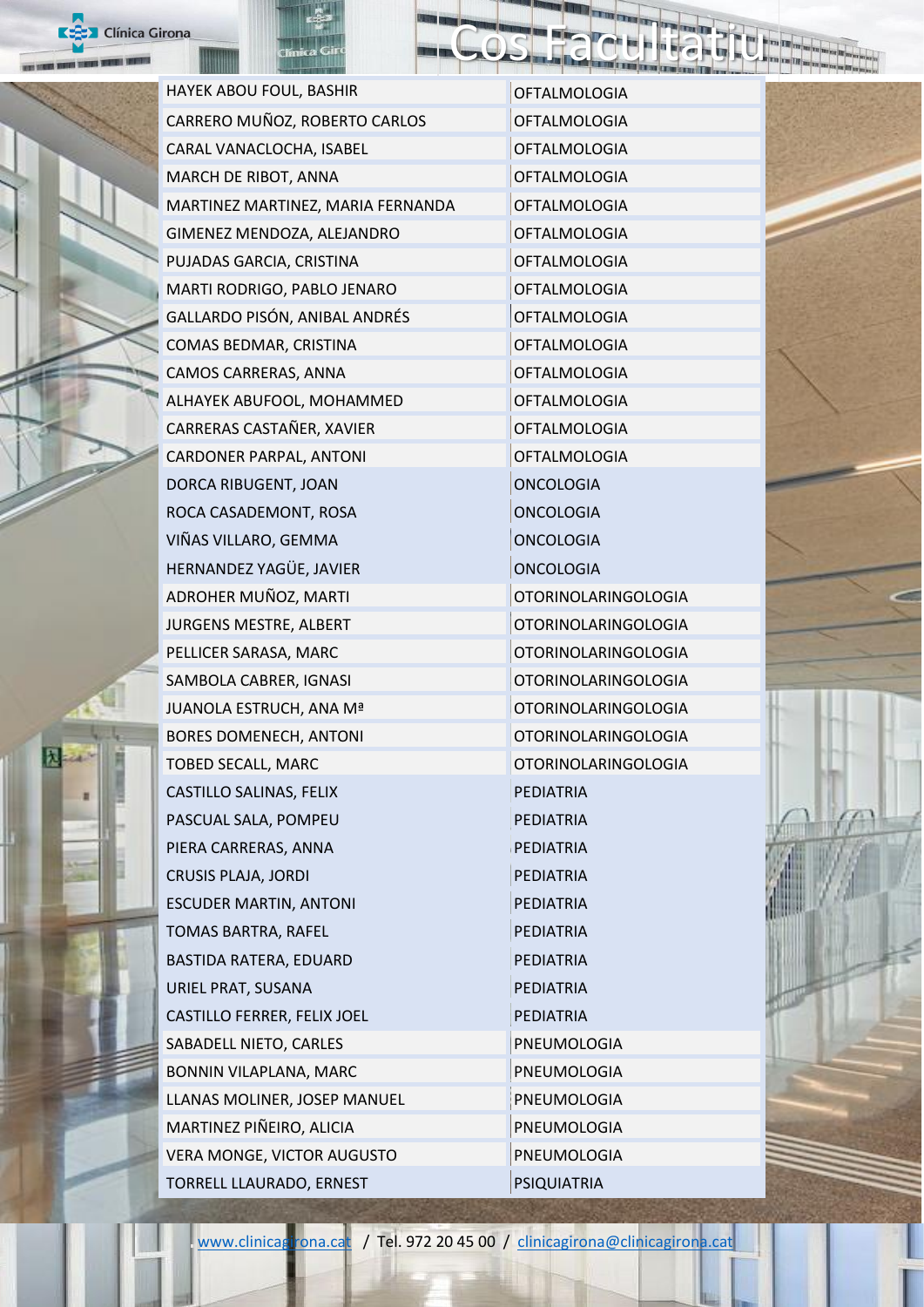

昆

|  | SOLA PASCUAL, PERE                | <b>RADIOLOGIA</b>      |
|--|-----------------------------------|------------------------|
|  | REYNER ECHEVARRIA, YOLANDA        | <b>RADIOLOGIA</b>      |
|  | PEREZ DE TUDELA RODRIGUEZ, ANNA   | <b>RADIOLOGIA</b>      |
|  | GARCIA FIGUEREDO, DEYSI BARBARA   | <b>RADIOLOGIA</b>      |
|  | HERNANDEZ MORALES, DAVID          | <b>RADIOLOGIA</b>      |
|  | <b>BALLIU COLLGROS, ELDA</b>      | <b>RADIOLOGIA</b>      |
|  | JALDO REYES, FRANCISCO DE PAULA   | <b>RADIOLOGIA</b>      |
|  | CARBO VILAVEDRA, GERARD           | <b>RADIOLOGIA</b>      |
|  | ISUS OLIVÉ, GEMMA                 | <b>RADIOLOGIA</b>      |
|  | LAGUILLO SALA, GEMMA              | <b>RADIOLOGIA</b>      |
|  | SANCHEZ NUÑEZ, GLORIA             | <b>RADIOLOGIA</b>      |
|  | FERNANDEZ TERMES, HELENA          | <b>RADIOLOGIA</b>      |
|  | PELAEZ HERNANDEZ, ISABEL          | <b>RADIOLOGIA</b>      |
|  | BARCELO OBREGON, JOAQUIM          | <b>RADIOLOGIA</b>      |
|  | CODINA FONT, JAUME                | <b>RADIOLOGIA</b>      |
|  | FERRER SUBIROS, JOANA             | <b>RADIOLOGIA</b>      |
|  | PUIG ALCANTARA, JOSEP             | <b>RADIOLOGIA</b>      |
|  | TERUEL AGUSTIN, JORDI             | <b>RADIOLOGIA</b>      |
|  | TARRADAS TORRAS, JOAN             | <b>RADIOLOGIA</b>      |
|  | VILANOVA BUSQUETS, JOAN CARLES    | <b>RADIOLOGIA</b>      |
|  | ARGELAGUET FORET, MARC            | <b>RADIOLOGIA</b>      |
|  | ABADAL PRADES, MARTA              | RADIOLOGIA             |
|  | BOADA ORDIS, MARIA                | <b>RADIOLOGIA</b>      |
|  | VILLALON ORTEGA, MIGUEL           | <b>RADIOLOGIA</b>      |
|  | CAÑETE ABAJO, NOEMI               | <b>RADIOLOGIA</b>      |
|  | VIEJO MIRA, NADIA                 | <b>RADIOLOGIA</b>      |
|  | SOLA GIMFERRER, ORIOL             | <b>RADIOLOGIA</b>      |
|  | REMOLLO FRIEDEMANN, SEBASTIA      | <b>RADIOLOGIA</b>      |
|  | MOLINA ARCAS, XAVIER              | <b>RADIOLOGIA</b>      |
|  | RUELLE PONCELET, MARIE CAROLINE   | <b>REUMATOLOGIA</b>    |
|  | <b>VALLS ROC, MARTA</b>           | <b>REUMATOLOGIA</b>    |
|  | ALCALDE ROYO, MONTSERRAT          | <b>TOCOGINECOLOGIA</b> |
|  | GONZALEZ-HUIX LLADO, JOSEP ANTONI | <b>TOCOGINECOLOGIA</b> |
|  | <b>BLASCO GIMENO, CESAR</b>       | <b>TOCOGINECOLOGIA</b> |
|  | HUGUET MONFULLEDA, ROSA           | <b>TOCOGINECOLOGIA</b> |
|  | <b>INGLADA ESTRUCH, JOSEP</b>     | <b>TOCOGINECOLOGIA</b> |
|  | <b>BRICHS PASTOR, RAMON</b>       | <b>TOCOGINECOLOGIA</b> |
|  | MELENDEZ RUSIÑOL, JOAN            | <b>TOCOGINECOLOGIA</b> |
|  | MONTALVO IBARRA, MIQUEL           | <b>TOCOGINECOLOGIA</b> |
|  | NARANJO RAMIREZ, FERNANDO         | <b>TOCOGINECOLOGIA</b> |

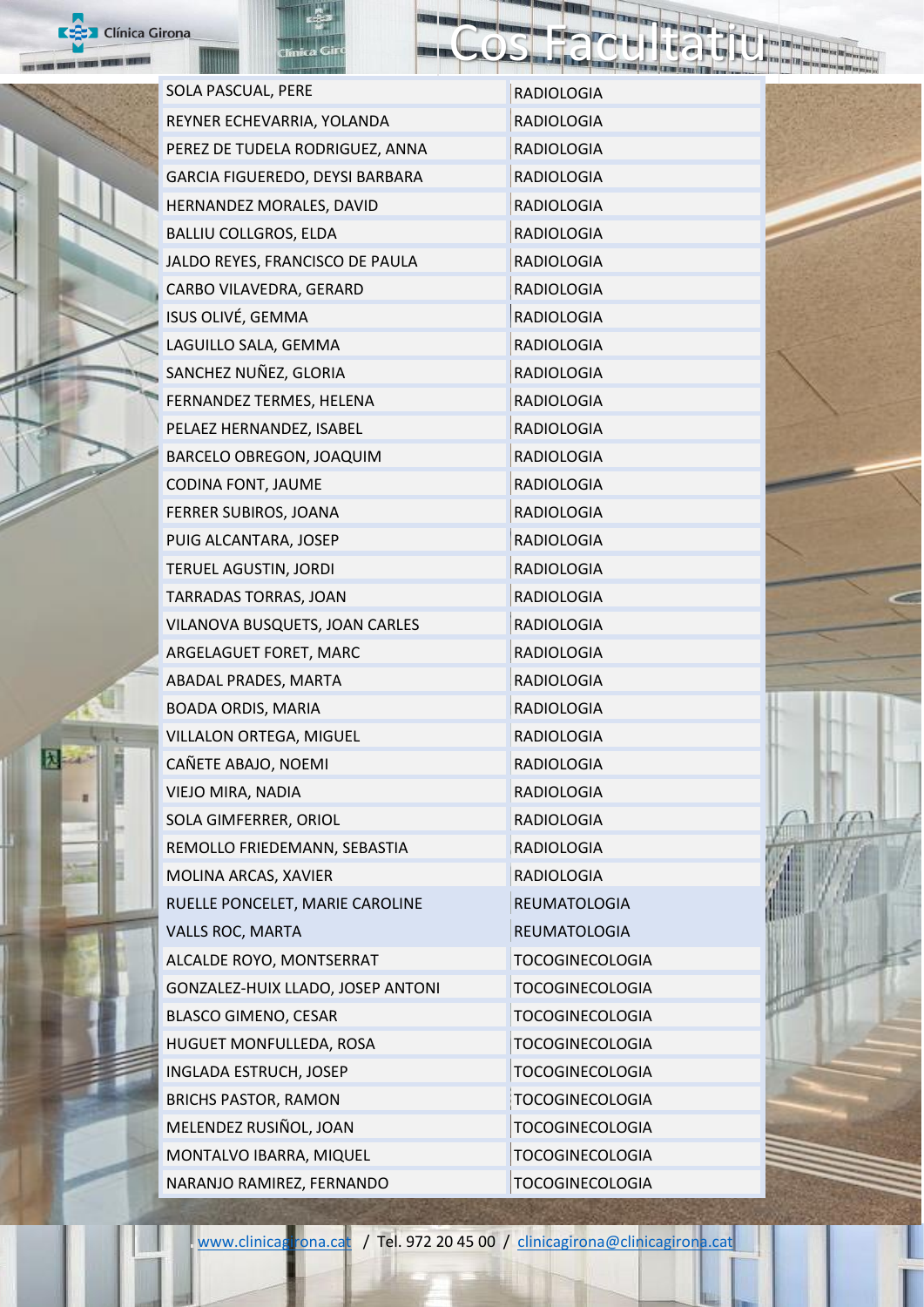